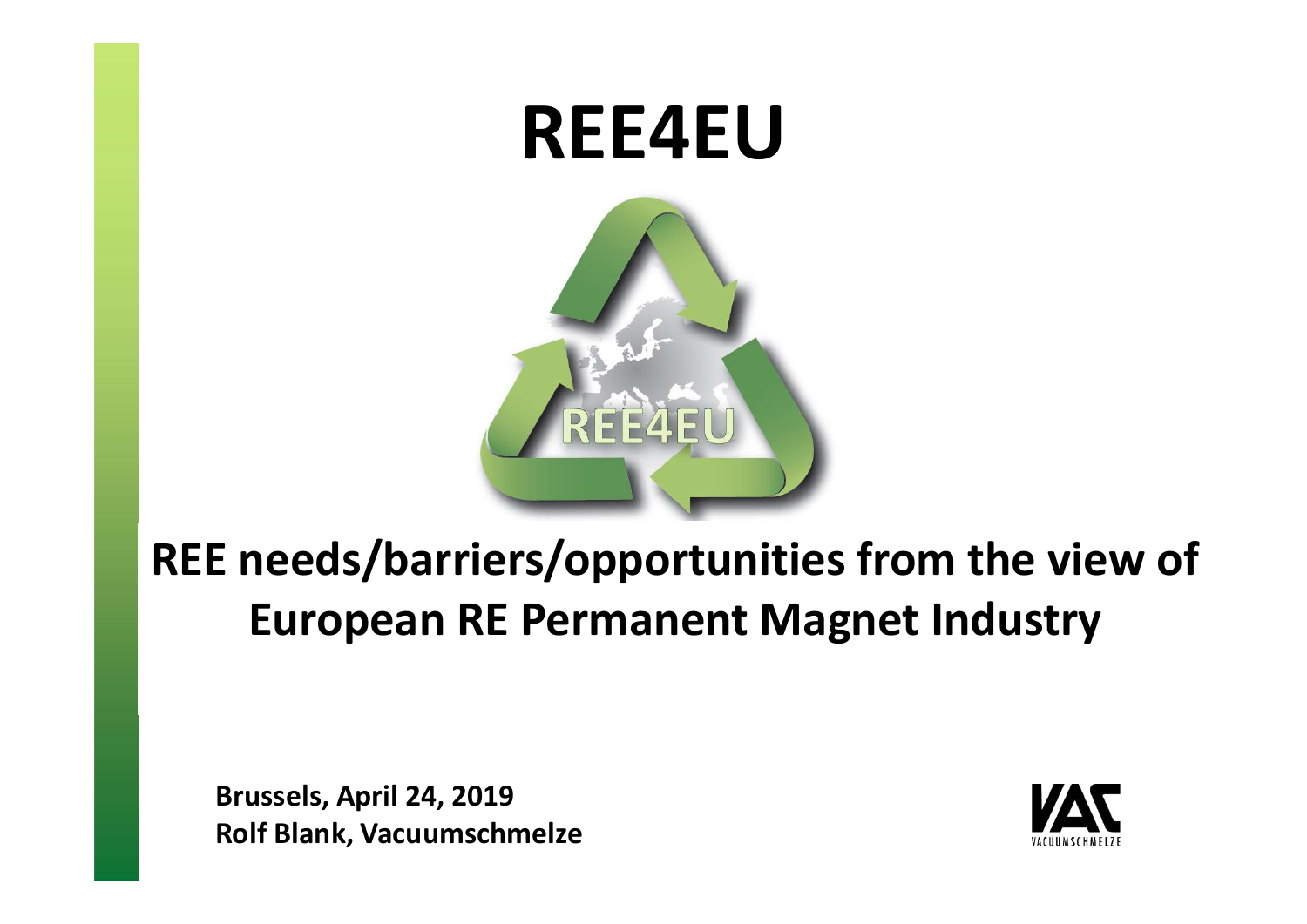



**Introduction Vacuumschmelze**<br>VAC-group: 400 Mio. € sales; 100 Mio. € for Permanent Magnets (PM)<br>VAC, Germany + NEOREM, Finland: 800 t/a PM<br>Main applications: VAC, Germany + NEOREM, Finland: 800 t/a PM

## Main applications:









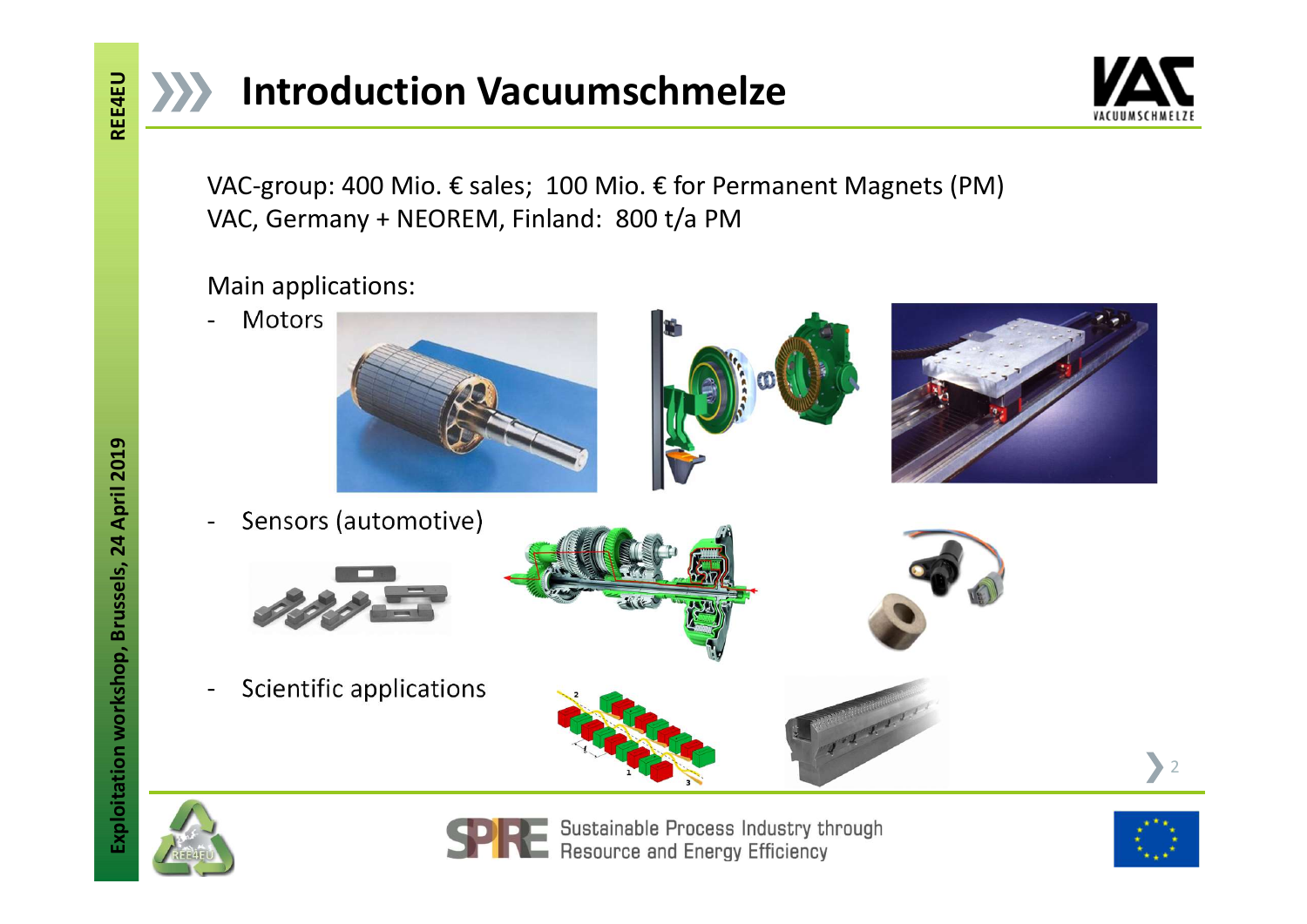



**800 Advantages / Disadvantages for VAC<br>
2000 t/a (incl. NEOREM)**  $\rightarrow$  **50 – 100 t/a sludge for recycling<br>
2000 t/a (incl. NEOREM)**  $\rightarrow$  **50 – 100 t/a sludge for recycling<br>
2018 Pisadvantages:<br>
2018 Pisadvantages:<br>
2018 Pisad** • Advantages / Disadvantages for VAC<br>
• Matchistantine VAC is the only major producer of NdFeB magnets in Europe<br>
800 t/a (incl. NEOREM)  $\rightarrow$  50 – 100 t/a sludge for recycling<br>
• Disadvantages:<br>
• Raw material is coming f

# Disadvantages:

- 
- 
- 
- 3 Advantages / Disadvantages for VAC<br>
VAC is the only major producer of NdFeB magnets in Europe<br>
800 t/a (incl. NEOREM)  $\rightarrow$  50 100 t/a sludge for recycling<br>
Disadvantages:<br>
 Raw material is coming from China, only leg **• Advantages / Disadvantages for VAC**<br>
• VAC is the only major producer of NdFeB magnets in Europe<br>
• 800 t/a (incl. NEOREM)  $\rightarrow$  50 – 100 t/a sludge for recycling<br>
• Disadvantages:<br>
• Raw material is coming from China, **• Advantages / Disadvantages for VAC**<br>
• VAC is the only major producer of NdFeB magnets in Europe<br>
800 t/a (incl. NEOREM)  $\rightarrow$  50 – 100 t/a sludge for recycling<br> **Disadvantages:**<br>
• Raw material is coming from China, on • Advantages / Disadvantages for VAC<br>
• Machinesis of Machinesia and the magnets in Europe<br>
1800 t/a (incl. NEOREM)  $\rightarrow$  50 – 100 t/a sludge for recycling<br>
Disadvantages:<br>
• Raw material is coming from China, only legal a **Advantages / Disadvantages for VAC**<br>
C is the only major producer of NdFeB magnets in Europe<br>
D t/a (incl. NEOREM)  $\rightarrow$  50 – 100 t/a sludge for recycling<br>
advantages:<br>
Raw material is coming from China, only legal and no **VAC is the only major producer of NdFeB magnets in Europe**<br>
800 t/a (incl. NEOREM)  $\rightarrow$  50 – 100 t/a sludge for recycling<br> **Disadvantages:**<br>
• Raw material is coming from China, only legal and no access to "grey" market<br> **800 t/a (incl. NEOREM) → 50 – 100 t/a sludge for recycling<br>
Disadvantages:**<br>
• Raw material is coming from China, only legal and no access to "grey<br>
• Compared to Chinese competitors VAC has to pay 13 % VAT on the n<br>
• **Disadvantages:**<br>
• Raw material is coming from China, only legal and no acce<br>
• Compared to Chinese competitors VAC has to pay 13 % V/<br>
• Only few producers of strip cast withn export license  $\rightarrow$  liferent and mathemody **Disadvantages:**<br>
• Raw material is coming from China, only legal and no access to "grey" market<br>
• Compared to Chinese competitors VAC has to pay 13 % VAT on the metal / alloy prices<br>
• Only few producers of strip cast wi Raw material is coming from China, only legal and no access to "grey" market<br>
Compared to Chinese competitors VAC has to pay 13 % VAT on the metal / alloy prices<br>
Only few producers of strip cast withn export license  $\rightarrow$  Compared to Chinese competitors VAC has to pay 13 % VAT conly few producers of strip cast withn export license  $\rightarrow$  little<br>Production costs for milling, pressing, sintering and machinin<br>is significantly higher than in Chi

# Advantages:

- 
- 
- 
- -
	-





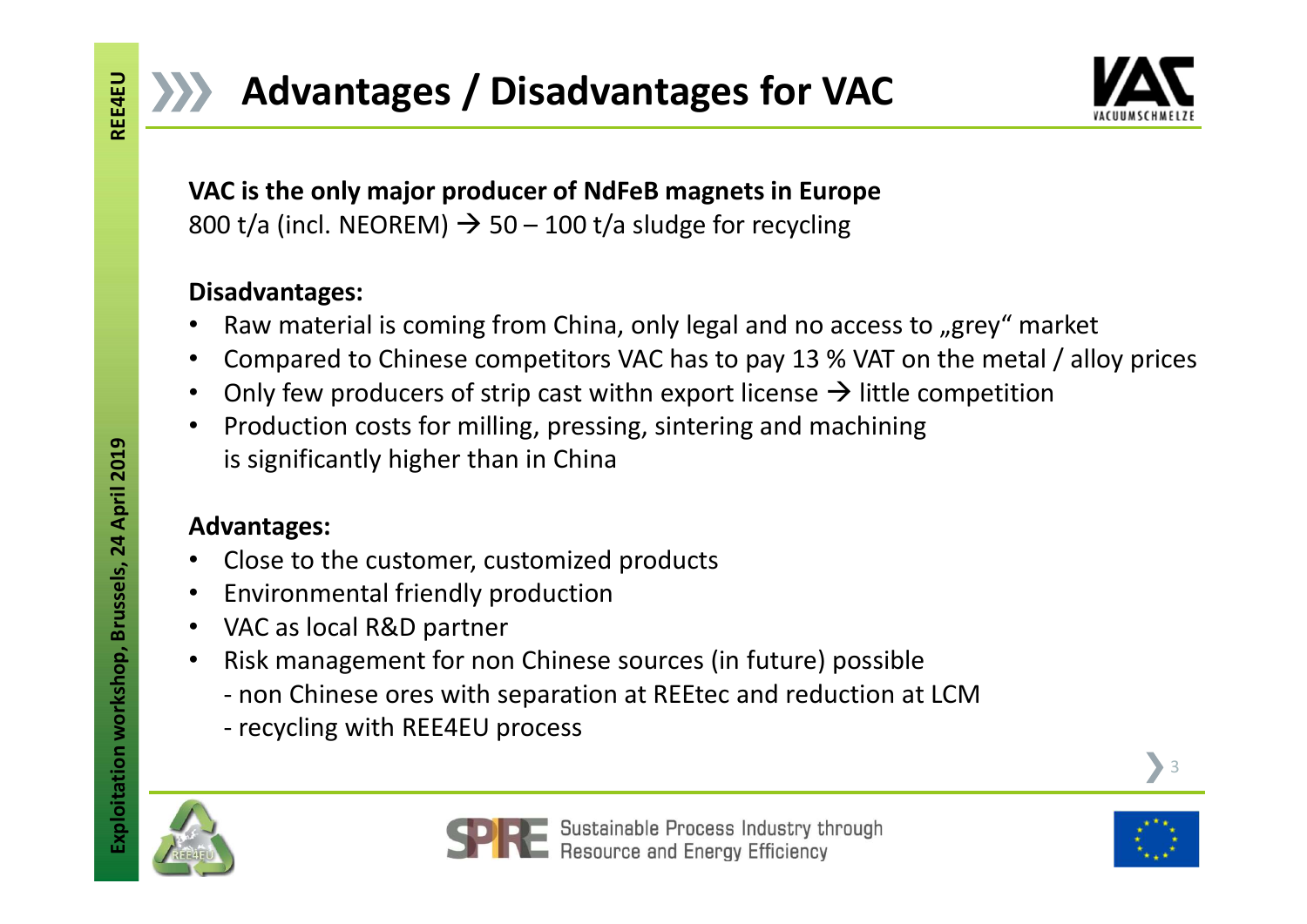









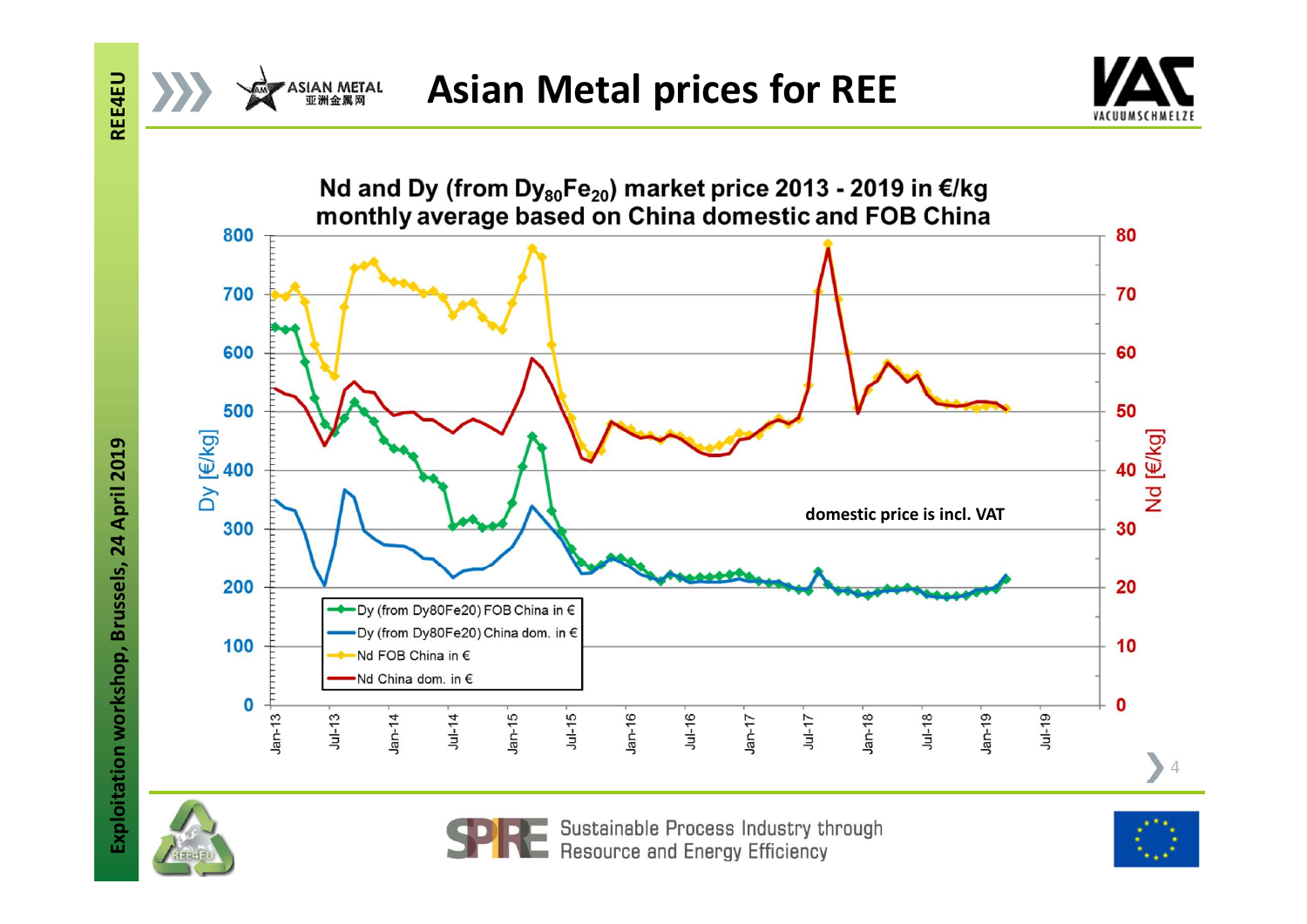



- 
- **Possible models for recycling Explority of the Control of the Control of the Control of the Control of the Control of the Control of the Control of the Control of the Control of the Control of the Control of the Control Possible models for recycling**<br>2. Buy sludge / scrap magnets and re-sell strip cast alloy<br>2. Commission processing:<br>2. Commission processing:<br>VAC owns the material and pays the costs for the recycling **POSSIble models for recycling**<br>Buy sludge / scrap magnets and re-sell strip cast alloy<br>Commission processing:<br>VAC owns the material and pays the costs for the recycling







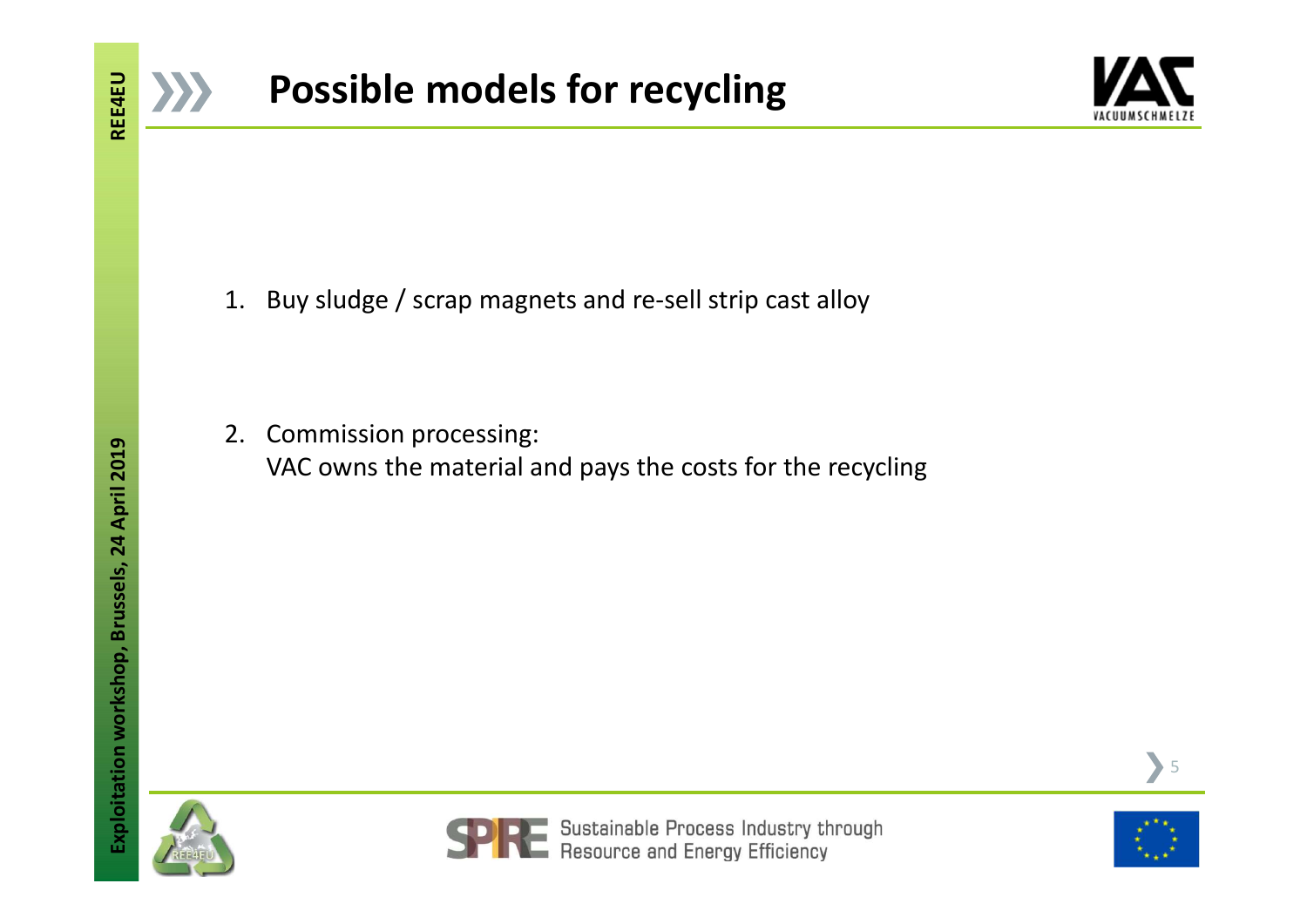

Model 1: Buy and re-sell<br>
Re-selling price is coupled to Asian Metal price<br>
Price for the RE-oxide or RE-metal must be significantly below Asian metal price<br>
to compensate for European process steps:<br>
• costs for melting a Model 1: Buy and re-sell<br>
Re-selling price is coupled to Asian Metal price<br>
Price for the RE-oxide or RE-metal must be significantly below Asian metal price<br>
to compensate for European process steps:<br>
• costs for reduction Model 1: Buy and re-sell<br>
Re-selling price is coupled to Asian Metal price<br>
Price for the RE-oxide or RE-metal must be significantly below Asian metal price<br>
to compensate for European process steps:<br>
• costs for reduction **Model 1: Buy and re-sell<br>
Re-selling price is coupled to Asian Metal price<br>
Price for the RE-oxide or RE-metal must be significantly below Asian metal price<br>
to compensate for European process steps:<br>
• costs for reductio** Model 1: Buy and re-sell<br>
Re-selling price is coupled to Asian Metal price<br>
Price for the RE-oxide or RE-metal must be significantly below Asian metal<br>
to compensate for European process steps:<br>
• costs for reduction of ox Model 1: Buy and re-sell<br>Re-selling price is coupled to Asian Metal price<br>Price for the RE-oxide or RE-metal must be significantly b<br>to compensate for European process steps:<br>• costs for reduction of oxide to metal<br>• costs Re-selling price is coupled to Asian Metal price<br>Price for the RE-oxide or RE-metal must be significantly below Asian metal price<br>to compensate for European process steps:<br>• costs for reduction of oxide to metal<br>• costs fo Re-selling price is coupled to Asian Metal price<br>Price for the RE-oxide or RE-metal must be significantly below Asian metal price<br>to compensate for European process steps:<br>• costs for reduction of oxide to metal<br>• costs fo

- 
- 
- 







6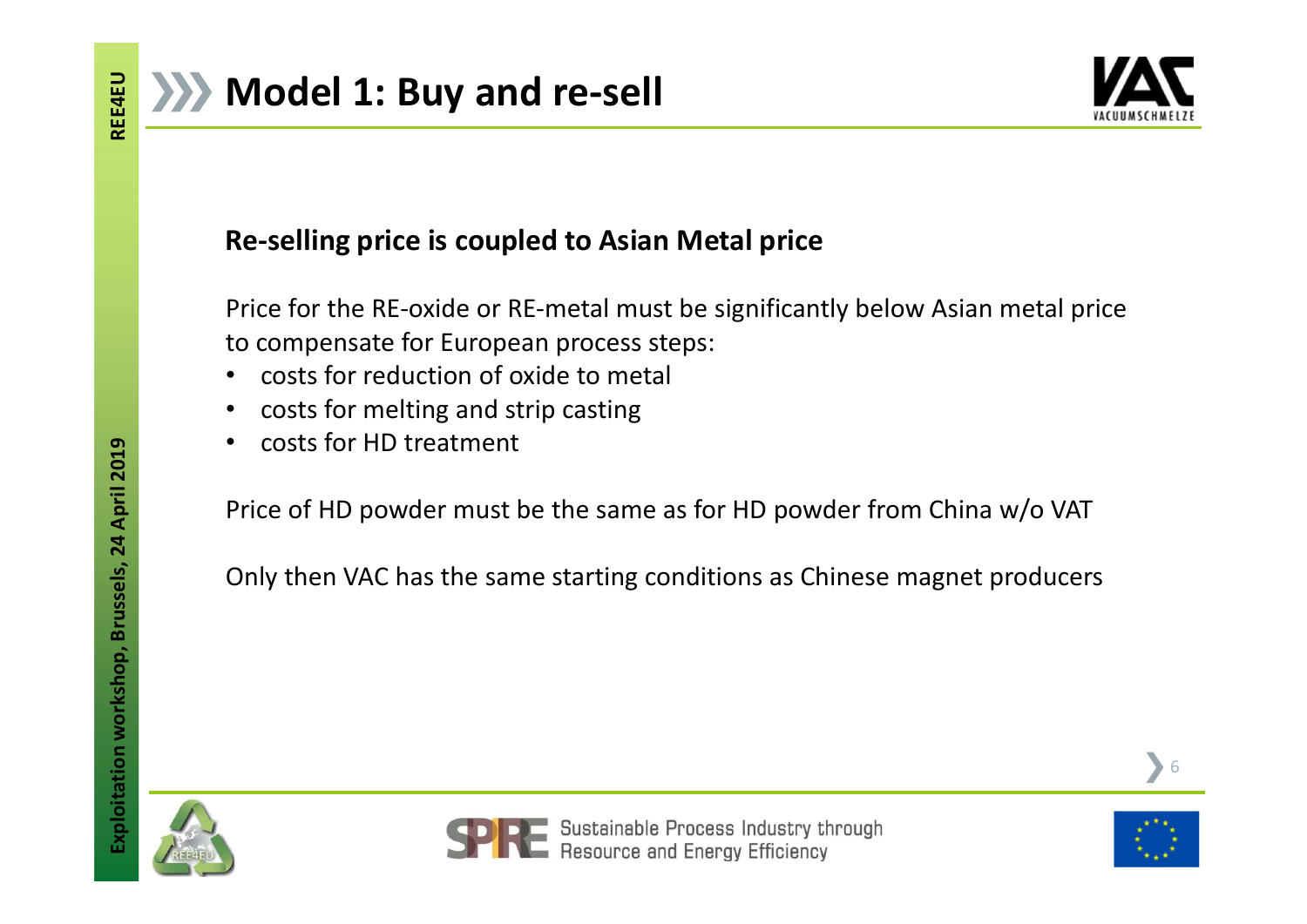



# Vacular Section of the different production steps (in Europe):<br>VAC will pay production costs for recycling independant from Asian Metal prices<br>VAC to own the sludge and to pay for the different production steps (in Europe) VAC to own the sludge and to pay for the different production steps (in Europe):<br>VAC to own the sludge and to pay for the different production steps (in Europe):<br>Calcination<br>Concentration to the mixed (Nd,Dy) oxide **Model 2: Commission processing<br>VAC will pay production costs for recycling independant from Asian Metal p<br>VAC to own the sludge and to pay for the different production steps (in Euro<br>• Calcination<br>• Concentration to the m** • Model 2: Commission processing<br>• VAC will pay production costs for recycling independant from Asian Metal prices<br>• VAC to own the sludge and to pay for the different production steps (in Europe):<br>• Calcination<br>• Reductio

- Calcination
- 
- 
- 
- 

• Model 2: Commission processing<br>• MAC will pay production costs for recycling independant from Asian Metal price<br>• VAC to own the sludge and to pay for the different production steps (in Europe):<br>• Calcination<br>• Concentr **Example 18 Constrained Processors**<br> **Example 18 Constrained And Transform Asian Metal p**<br>
VAC to own the sludge and to pay for the different production steps (in Euro<br>
• Calcination<br>
• Calcination of the mixed (Nd,Dy) oxi VAC will pay production costs for recycling independant from Asian Metal prices<br>VAC to own the sludge and to pay for the different production steps (in Europe):<br>• Calcination<br>• Concentration to the mixed (Nd,Dy) oxide<br>• VAC will pay production costs for recycling independant from Asian Metal prices<br>VAC to own the sludge and to pay for the different production steps (in Europe):<br>
• Calcination<br>
• Concentration to the mixed (Nd,Dy) oxide<br> **10 – 20 €/kg** ( = 15-30 €/kg (HD powder) – 5-10 €/kg (value of sludge) **CONGEX**<br>
10 – 20 €/kg (= 15-30 €/kg (HD powder) – 5-10 €/kg (value of sludge) and the sludge of the final alloy<br>
20 – 20 €/kg (= 15-30 €/kg (HD powd







7